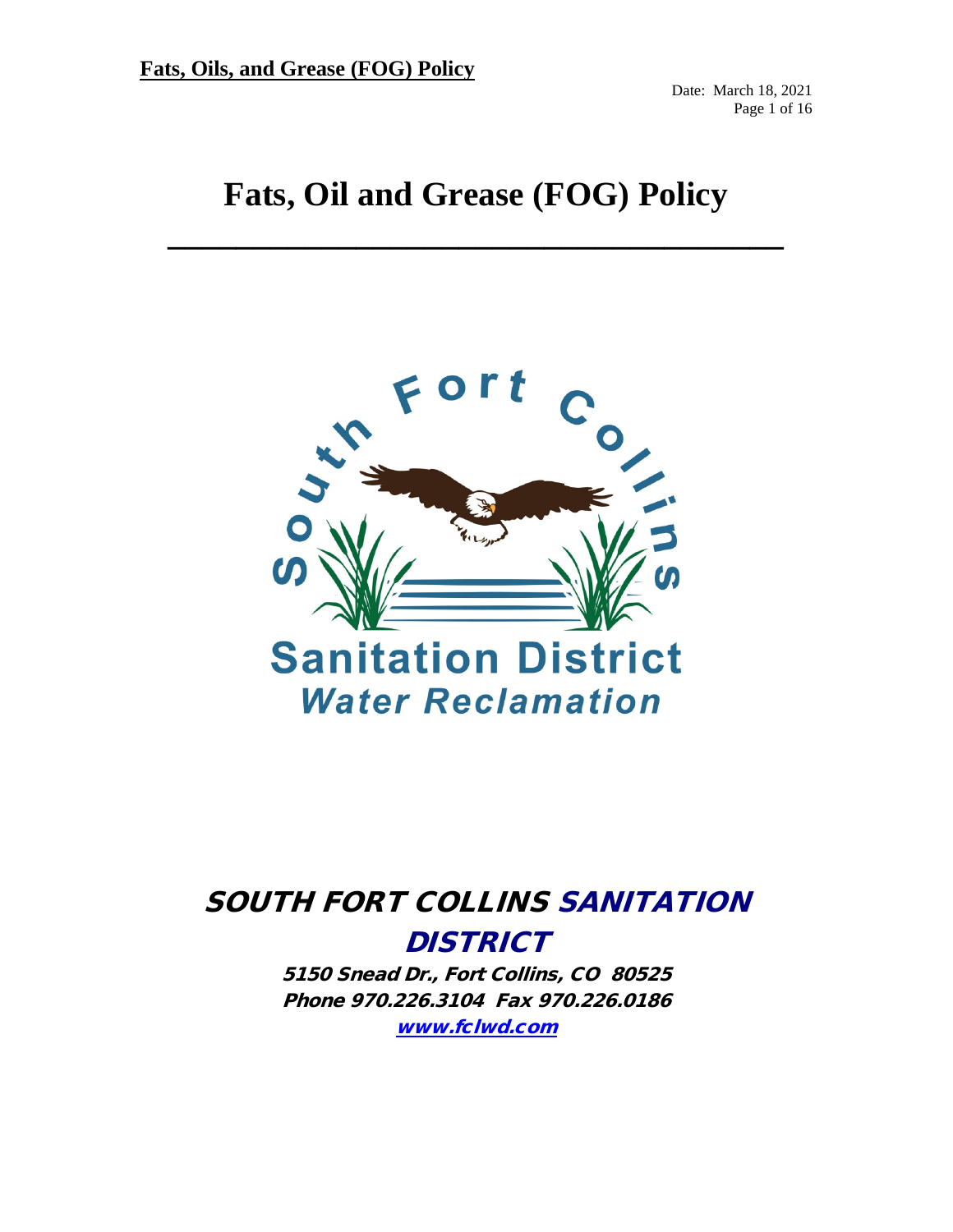# **TABLE OF CONTENTS**

|       |       | <b>TITLE</b> | <b>PAGE NUMBER</b> |  |
|-------|-------|--------------|--------------------|--|
| 1.0   |       |              |                    |  |
| 2.0   |       |              |                    |  |
| 2.1   |       |              |                    |  |
| 2.2   |       |              |                    |  |
|       | 2.2.1 |              |                    |  |
| 2.2.2 |       |              |                    |  |
| 3.0   |       |              |                    |  |
| 3.1   |       |              |                    |  |
| 3.2   |       |              |                    |  |
| 4.0   |       |              |                    |  |
| 4.1   |       |              |                    |  |
| 4.2   |       |              |                    |  |
| 4.3   |       |              |                    |  |
| 5.0   |       |              |                    |  |
| 5.1   |       |              |                    |  |
| 5.2   |       |              |                    |  |
|       | 5.2.1 |              |                    |  |
|       | 5.2.2 |              |                    |  |
|       | 5.2.3 |              |                    |  |
|       | 5.2.4 |              |                    |  |
|       | 5.2.5 |              |                    |  |
|       | 5.2.6 |              |                    |  |
|       |       |              |                    |  |
|       | 5.3.1 |              |                    |  |
|       | 5.3.2 |              |                    |  |
| 5.4   |       |              |                    |  |
| 5.5   |       |              |                    |  |
| 6.0   |       |              |                    |  |
| 7.0   |       |              |                    |  |
| 8.0   |       |              |                    |  |
| 9.0   |       |              |                    |  |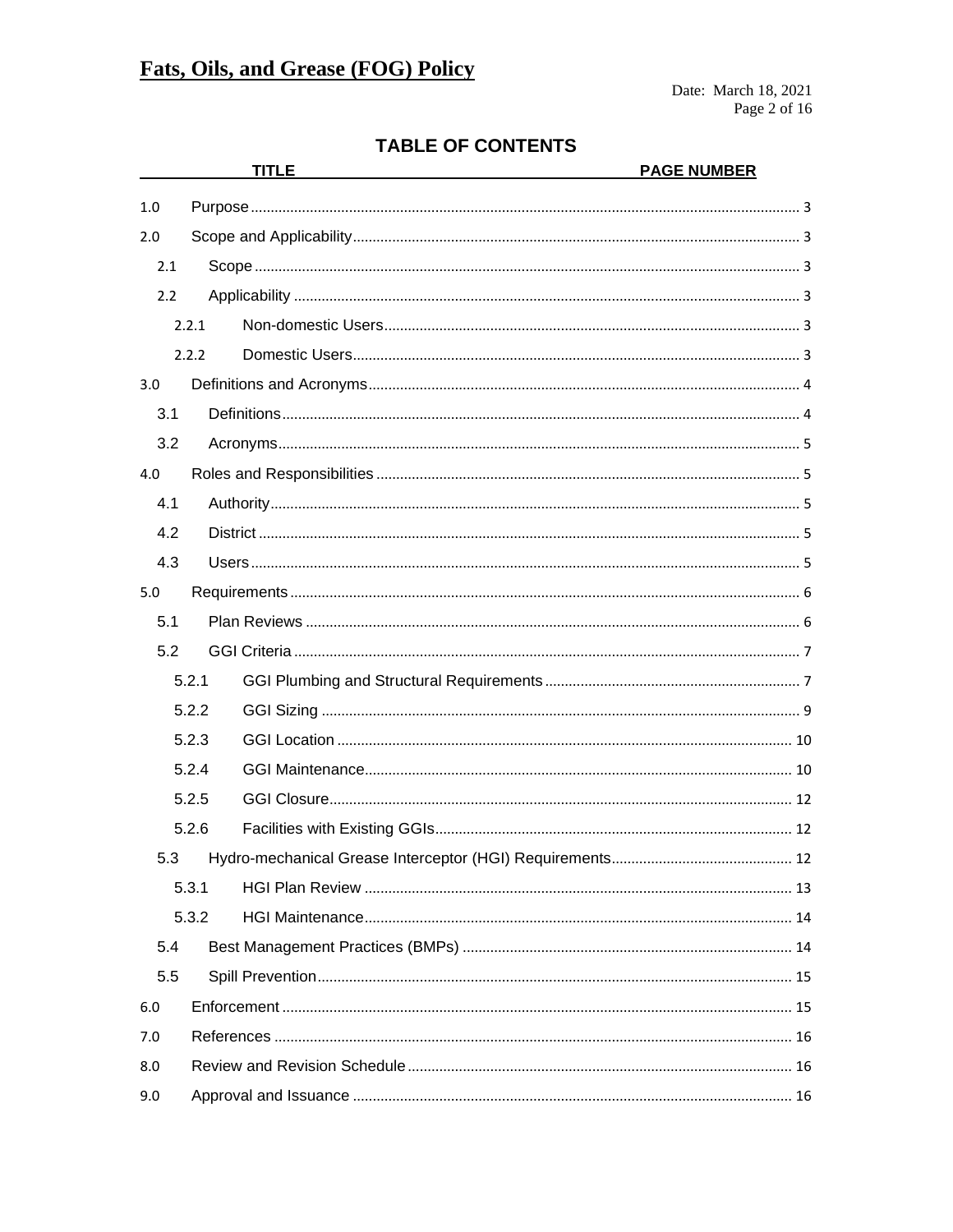# <span id="page-2-0"></span>**1.0 Purpose**

The purpose of this policy is to minimize the loading of animal/vegetable fats, oils, and grease (FOG) entering the Publicly Owned Treatment Works (POTW) at the source. FOG can contribute to sewer blockages, causing sanitary sewer overflows, backups, and can interfere with equipment and processes at the wastewater treatment plant.

# <span id="page-2-2"></span><span id="page-2-1"></span>**2.0 Scope and Applicability**

#### **2.1 Scope**

This policy encompasses the entire service area of the South Fort Collins Sanitation District (SFCSD).

#### <span id="page-2-4"></span><span id="page-2-3"></span>**2.2 Applicability**

#### **2.2.1 Non-domestic Users**

This policy applies to any non-domestic user in the SFCSD service area where preparation, manufacturing, or processing of food occurs including but not limited to restaurants, cafes, fast food outlets, pizza outlets, delicatessens, sandwich shops, coffee shops, schools, nursing homes, bakeries, and other facilities that prepare, service, or otherwise make foodstuff available for consumption. These users shall install and maintain a gravity grease interceptor (GGI) and implement best management practices (BMP) as determined by the District.

#### <span id="page-2-5"></span>**2.2.2 Domestic Users**

This policy does not apply to domestic users. However, the best management practices (BMPs) set forth in this policy are recommended for domestic users to assist in keeping the collection system and private sewer lines flowing freely.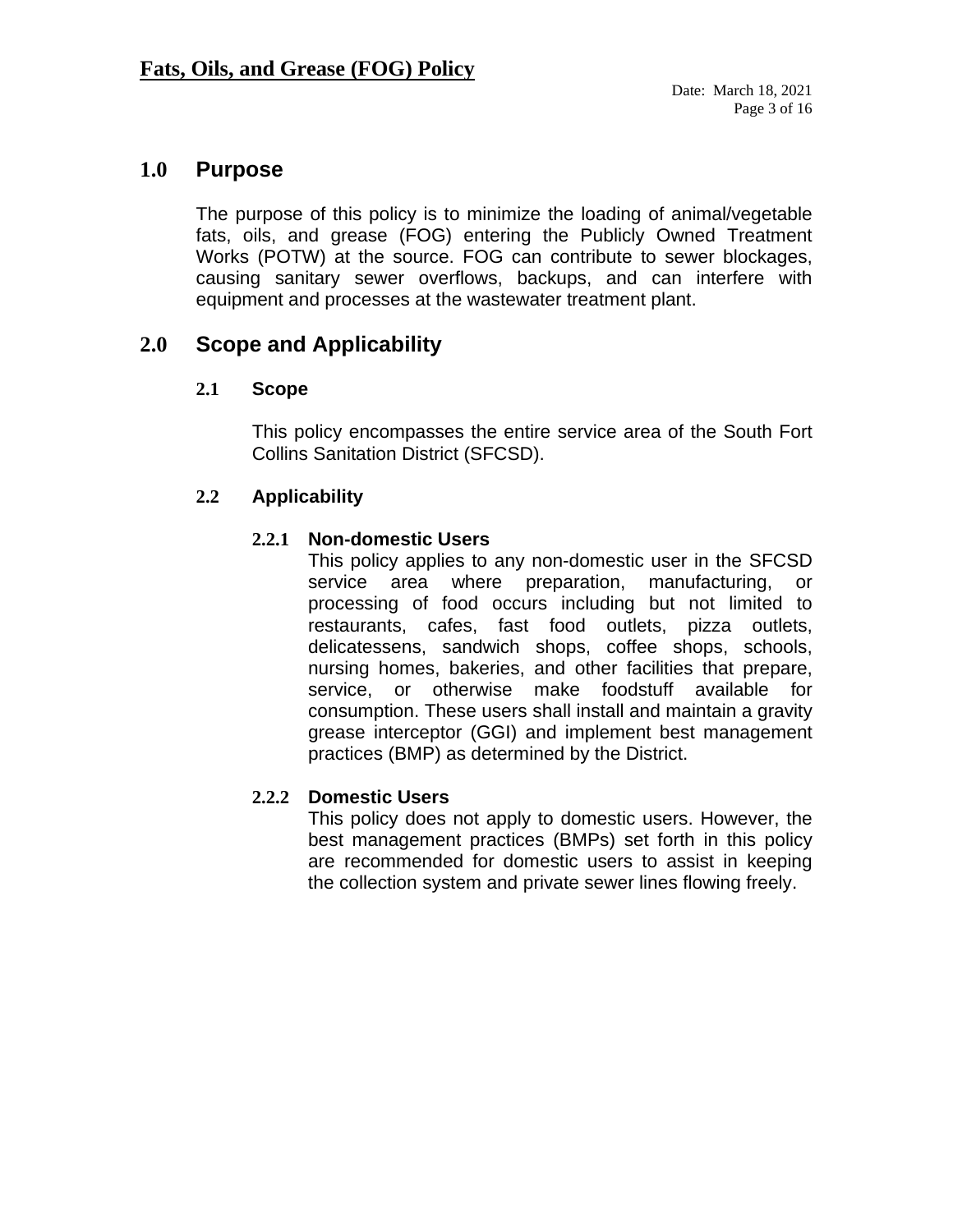# <span id="page-3-1"></span><span id="page-3-0"></span>**3.0 Definitions and Acronyms**

#### **3.1 Definitions**

*Best Management Practices (BMP)* – Schedules of activities, prohibitions or practices, maintenance procedures, and other management practices; it also includes treatment requirements, operating procedures, and practices to control plant site runoff, spillage or leaks, sludge or waste disposal, or drainage from raw materials storage.

*District –* The SFCSD is herein referred to as the District.

*Domestic User –* Any private residential user that discharges wastes derived from ordinary living processes excluding any commercial or industrial wastes.

*Drainage Fixture Unit (DFU)* **–** A measure of the portable hydraulic demand on the water supply by various types of plumbing fixtures. The supply fixture unit for a particular fixture depends on its volume rate of supply, time duration of a single supply operation, and average time between successive operations.

*Fats, Oils, and Grease (FOG) –* Non-petroleum fats, oils, and grease derived from animal or plant sources.

*Grease Interceptor or Gravity Grease Interceptor (GGI)* – A plumbing appurtenance or appliance that is installed in a sanitary drainage system to intercept non-petroleum fats, oils, and grease (FOG) from a wastewater discharge and is identified by capacity volume and number of compartments. GGIs shall be installed in an accessible exterior location, have a minimum of seven hundred and fifty (750) gallons capacity, and have a minimum of two (2) compartments separated by a baffle wall.

*Grease Trap or Hydro-mechanical Grease Interceptor (HGI)* – A plumbing appurtenance or appliance that is installed in a sanitary drainage system to intercept non-petroleum FOG from a wastewater discharge and is identified by flow rate, and separation and retention efficiency. The design may incorporate air entrainment, hydro-mechanical separation, interior baffling, and/or barriers in combination or separately. HGIs are not permitted in lieu of GGIs.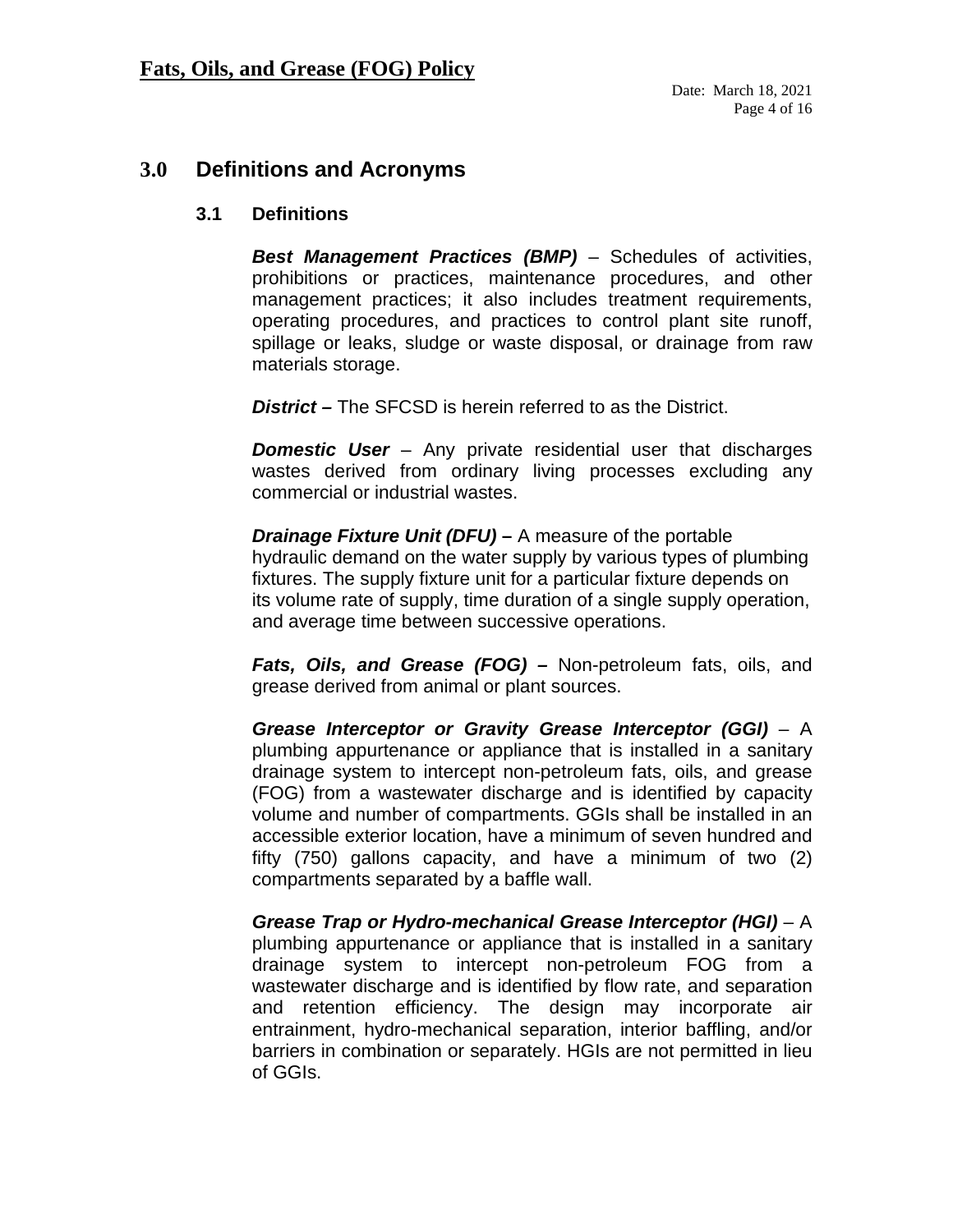*Inactive GGI* – An existing GGI that is no longer being used for its intended purpose.

*Non-domestic User* – Any user that does not meet the criteria for categorization as a domestic user shall be considered a nondomestic user.

*Publicly Owned Treatment Works (POTW) –* Includes any devices or systems used in the collection, storage, treatment, recycling, and reclamation of sewage and any conveyances, which convey wastewater to the treatment plant.

*User –* Any person who contributes, causes, or permits the contribution of wastewater into the POTW.

*Waste Grease Bin (WGB) –* Any receptacle used to store waste grease collected from fryers, grills, woks and other similar devices.

#### <span id="page-4-0"></span>**3.2 Acronyms**

*BMPs –* Best Management Practices *DFUs* – Drainage Fixture Units *FOG* – Fats, Oils, and Grease *GGI* – Gravity Grease Interceptor **HGI** – Hydro-mechanical Grease Interceptor *SFCSD* – South Fort Collins Sanitation District *POTW* – Public Owned Treatment Works *WGB* – Waste Grease Bin

## <span id="page-4-2"></span><span id="page-4-1"></span>**4.0 Roles and Responsibilities**

#### **4.1 Authority**

This policy was developed under the authority of the South Fort Collins Sanitation District Rules and Regulations.

#### <span id="page-4-3"></span>**4.2 District**

The District is responsible for implementing this policy. Duties include but are not limited to reviewing building plans, inspecting applicable users for compliance, and enforcing policy requirements. The District may delegate these responsibilities to sanitation districts or outside contractors which represent the District.

#### <span id="page-4-4"></span>**4.3 Users**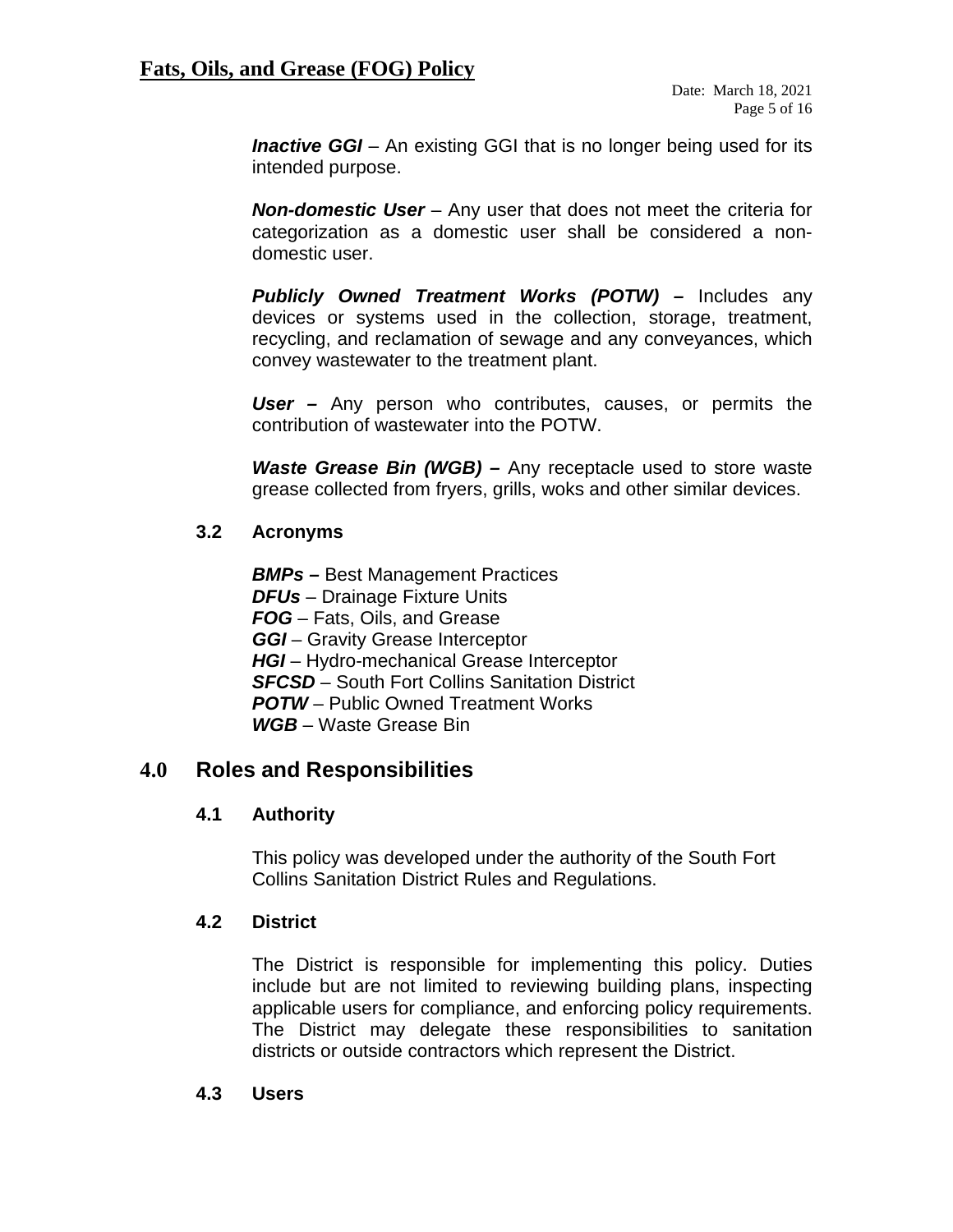Users, to which this policy applies, as identified in Section 2.2, shall comply with all requirements listed in Section 5.0. The user shall permit inspections by the District with or without notice for the purpose of determining applicability and/or compliance with this policy.

# <span id="page-5-0"></span>**5.0 Requirements**

This section describes the requirements for all applicable users. Prior to purchasing a business or signing a lease for an existing retail space, it is recommended the user contact the District with questions about their requirements. This can help users avoid costly mistakes or oversights.

#### <span id="page-5-1"></span>**5.1 Plan Reviews**

The user and/or owner of the property, business, or industry or an authorized representative of the user shall contact the District for the purpose of obtaining a plan review. The plan review shall determine the need, size, location, and other requirements of the GGI necessary to control discharges. Written approval from the District must be obtained prior to installation of the GGI. The review of such plans and operating procedures shall in no way relieve the user from the responsibility of modifying such facilities as necessary to produce a discharge acceptable to the District in accordance with SFCSD Rules and Regulations.

Plans shall be submitted for approval prior to any of the following:

- Sale or transfer of ownership of the business,
- Construction of a new building,
- Change in the nature of the services provided or building use that affects the potential to discharge FOG, and/or
- Remodeling of the facility that may result in an increase in flow or FOG loading or that otherwise requires the facility to submit plans or specifications for approval through a building or zoning department, or any other formal approval process of a city, county, or other jurisdiction.

All plans submitted to the District must show the location of the GGI, clearly identify plumbing and plumbing fixtures that connect to the GGI, identify plumbing and plumbing fixture sizes, and a table or schedule identifying plumbing fixtures. Plans shall include proposed GGI size in accordance with the GGI sizing criteria provided in Section 5.2.2. Plans shall include a GGI detail showing internal plumbing, dimensions, cleanouts, and vent piping. If plan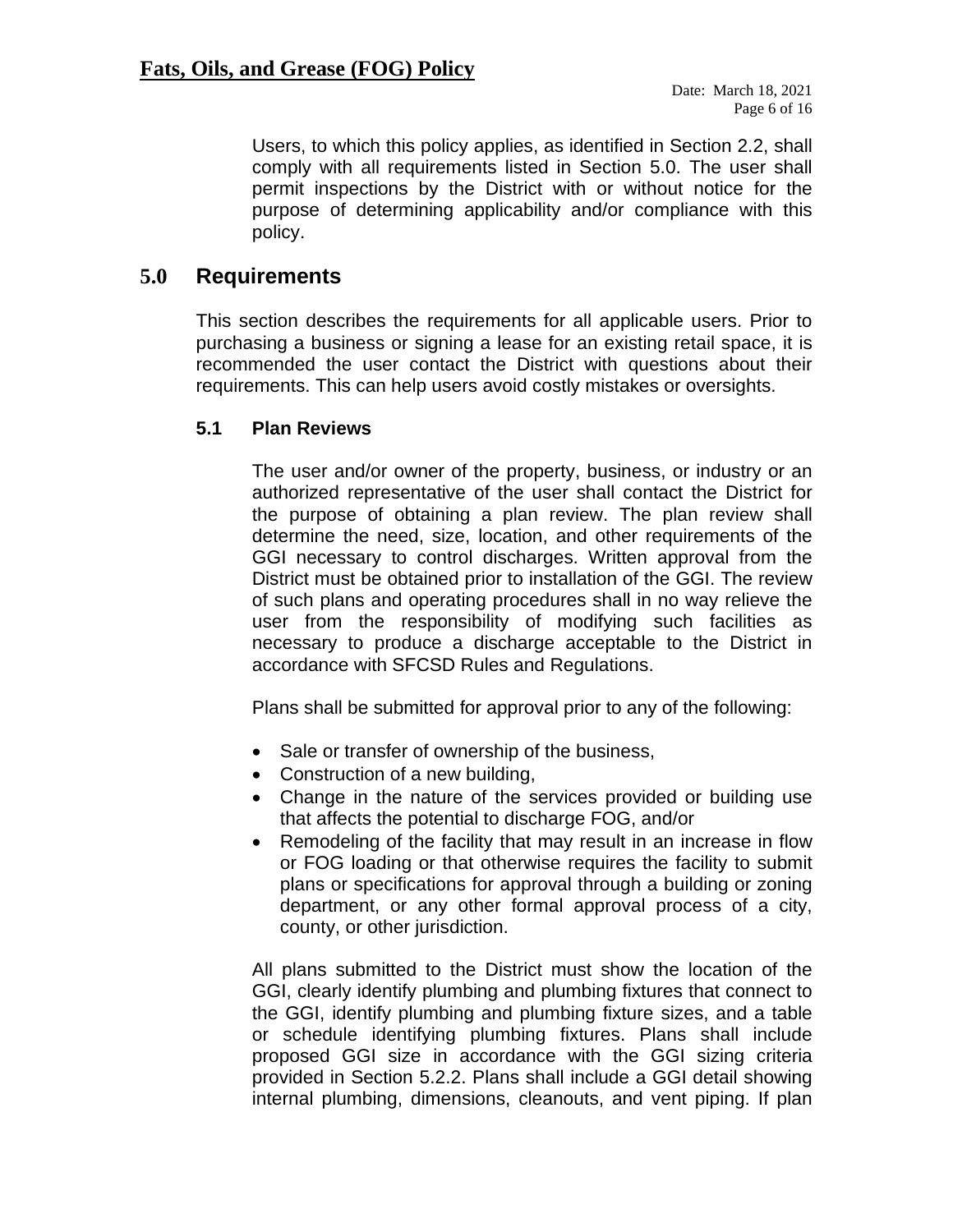approval has been obtained, said plans shall not be deviated from. If a situation warrants the change of an approved plan, an amended copy must be resubmitted to the District for approval.

GGI installation and associated plumbing shall be inspected and approved by the District prior to backfilling.

## <span id="page-6-0"></span>**5.2 GGI Criteria**

#### **5.2.1 GGI Plumbing and Structural Requirements**

<span id="page-6-1"></span>Sinks, floor drains, floor sinks, mop sinks, disposals, dishwashers and other plumbing fixtures in kitchens, bars, bussing stations, and other food service areas into which wastewater is likely to or has the potential to contain FOG must be connected to the GGI. Water closets, urinals, and other plumbing fixtures conveying human waste shall not drain into or through the GGI.

Each business establishment for which a GGI is required shall have a GGI serving only that business. Shared GGIs are only allowed under limited circumstances determined by the District on a case-by-case basis. If a GGI is used by more than one business, the property owner or property manager will be required to ensure the GGI is maintained in accordance with District requirements.

All GGIs and associated plumbing shall be installed by a licensed plumber or contractor. All GGIs must have two compartments separated by a baffle wall. The primary compartment shall have a volume equal to two-thirds of the total capacity, and the secondary compartment shall have a volume equal to one-third of the total capacity. Each compartment shall be accessible by a traffic rated manhole above the inlet and outlet piping with a minimum diameter of 24 inches. Manhole covers shall not be locked, or otherwise fastened in place such that access is restricted.

All plumbing shall be compatible with food service wastewater, such as PVC. A sampling-T with a removable cap shall be placed at the outlet end of the GGI to allow sampling of effluent. The top of the sampling-T shall be no more than one foot below grade. In order to maximize retention time in the primary chamber, the bottom of the inlet piping shall extend down 25% of the total water depth. The bottom of the outlet piping must extend down between 9 and 12 inches above the floor of the GGI. Flow from the primary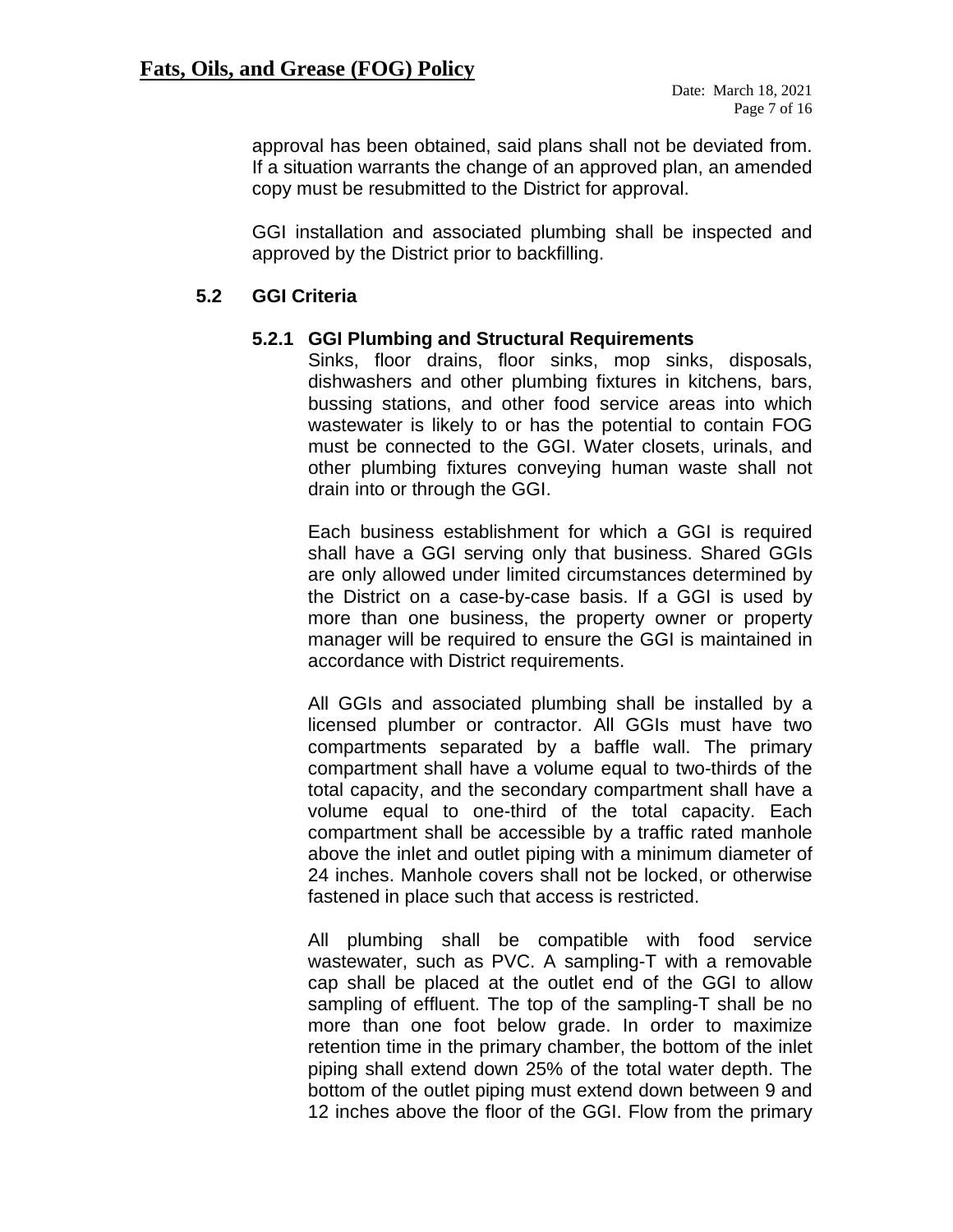to secondary compartment shall be through a quarter bend elbow, or similar device equivalent in cross sectional area to the inlet piping into the GGI, and shall extend down in the primary compartment of the GGI with a height above the base between 9 and 12 inches. Support brackets are required for inlet and outlet piping. Cleanouts and venting shall be PVC. GGIs shall have two (2) vent pipes, one shall vent the body of the GGI and one vent pipe shall connect to the external effluent piping. Vent pipes shall remain independent to a location above finished grade. Vents shall be independent of any other building venting system and shall be in accordance with local building codes. Refer to Figure 1 for a conceptual diagram of a GGI.

If the District has determined that no GGI is to be installed, the user shall connect all plumbing fixtures listed in Section 5.2 to a sanitary sewer line separate from the domestic sanitary sewer line. This separate sanitary sewer line shall have a cleanout located outside of the building to allow the District access for sampling. The separate sanitary sewer line is designed to allow representative compliance sampling and installation of a GGI should one be required. This line may be combined with the domestic sanitary sewer at a point after this cleanout. If a facility's discharge exceeds the District's limit for oil and grease or contributes to an excess build-up of FOG in the sanitary sewer line, the user may be required to install an appropriately sized GGI. The user may be charged for any fees associated with sampling, including labor costs, travel time, sampling supplies, and analytical costs.

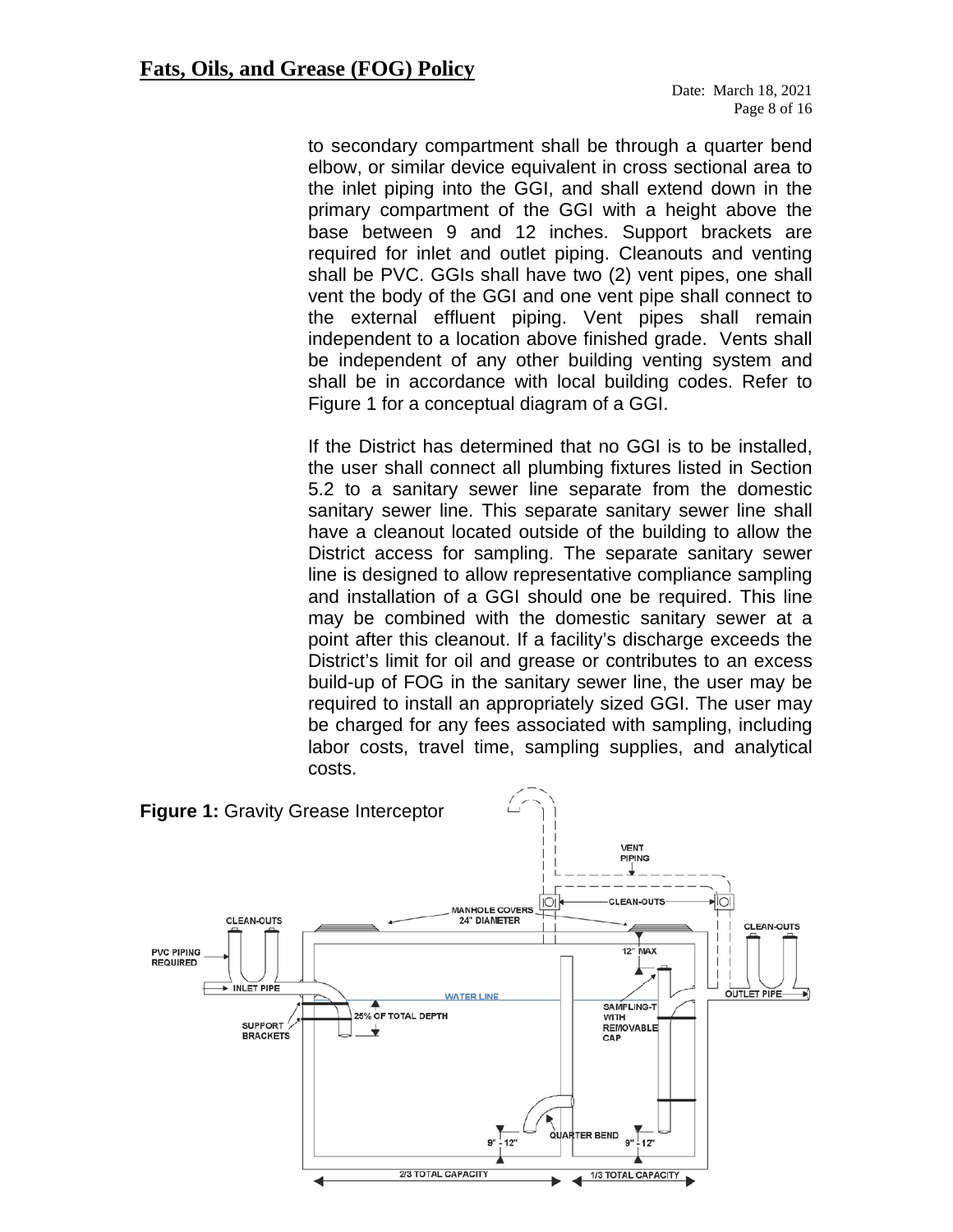## <span id="page-8-0"></span>**5.2.2 GGI Sizing**

The sizing of the interceptor shall be determined by using Tables 1-3. If the GGI is being sized for a vacant shell building, Table 3 shall be used to determine the GGI volume.

| <b>Fixture Type</b>          | <b>Drain</b><br><b>Size</b> | <b>Drainage Fixture</b><br><b>Units (DFUs)</b> | Quantity | <b>TOTAL</b> |  |
|------------------------------|-----------------------------|------------------------------------------------|----------|--------------|--|
| <b>Floor Drain</b>           | $2.0 -$                     | 2.0                                            |          |              |  |
|                              | 3.0"                        |                                                |          |              |  |
| <b>Floor Sink</b>            | 2.0"                        | 4.0                                            |          |              |  |
|                              | 3.0"                        | 6.0                                            |          |              |  |
|                              | 4.0"                        | 8.0                                            |          |              |  |
| <b>Mop Sink</b>              | $2.0 -$                     | 3.0                                            |          |              |  |
|                              | 3.0"                        |                                                |          |              |  |
| Hand/Bar Sink                | $1.5 -$                     | 2.0                                            |          |              |  |
|                              | 2.0"                        |                                                |          |              |  |
| <b>Additional Fixture(s)</b> | 1.5"                        | 3.0                                            |          |              |  |
| (direct connection)          | 2.0"                        | 4.0                                            |          |              |  |
|                              | 3.0"                        | 6.0                                            |          |              |  |
|                              | 4.0"                        | 8.0                                            |          |              |  |
| <b>TOTAL DFUS</b>            |                             |                                                |          |              |  |

**Table 1:** GGI Sizing Based on Drainage Fixture Units (DFUs)

|  | Table 2: Minimum GGI size based on Total DFUs |
|--|-----------------------------------------------|
|--|-----------------------------------------------|

| <b>Total DFUs</b> | <b>GGI Volume</b> |
|-------------------|-------------------|
| (from Table 1)    | (gallons)         |
| $2 - 21$          | 750               |
| 22-35             | 1000              |
| 36-90             | 1250              |
| 91-172            | 1500              |
| 173-216           | 2000              |
| 217-307           | 2500              |
| 308-342           | 3000              |
| 343-428           | 4000              |
| 429-576           | 5000              |
| 577-720           | 7500              |
| 721-2112          | 10000             |
| 2113-2640         | 15000             |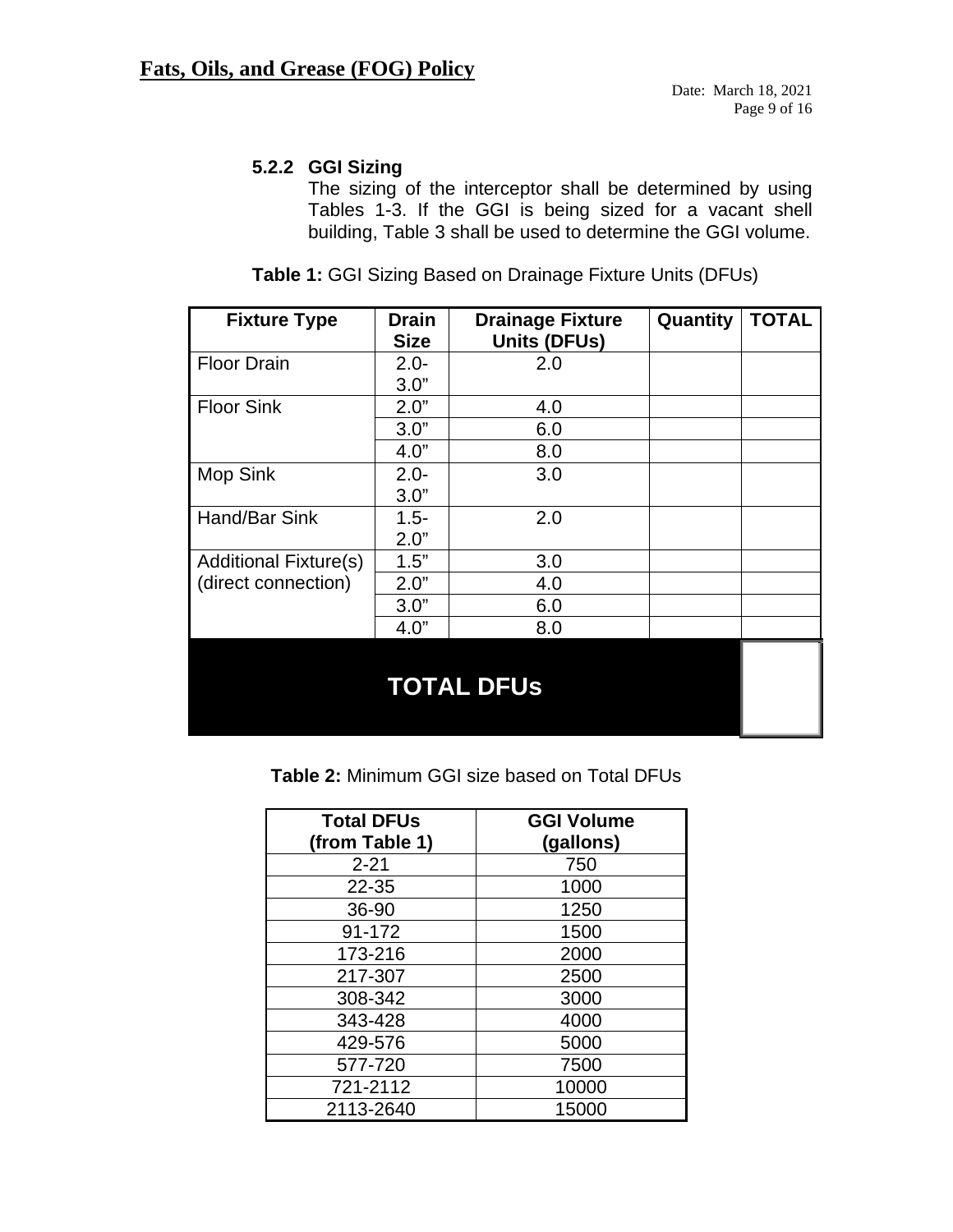| <b>GGI Inlet Pipe Size</b><br>(inches) | <b>GGI Size (gallons)</b> |
|----------------------------------------|---------------------------|
|                                        | 750                       |
|                                        | 1,000                     |
|                                        | 2,000                     |
| 5                                      | 4,000                     |
|                                        | 7.500                     |

**Table 3:** GGI Sizing for Unfinished Building Shells

## <span id="page-9-0"></span>**5.2.3 GGI Location**

Each GGI shall be installed and connected to be easily accessible at all times for inspection, cleaning, pumping, and maintenance. Each GGI manhole cover shall be readily accessible and safely removable for servicing and maintaining the GGI. The use of ladders, the removal of bulky equipment, or any other circumstance that impedes safe access to service or inspect GGIs shall constitute a violation of accessibility. GGIs are not permitted to be located in parking spaces or drive-thru lanes. GGIs shall not be installed in any part of a building where food is handled. Location of all GGIs shall be shown on the approved site plan and building plans.

## <span id="page-9-1"></span>**5.2.4 GGI Maintenance**

GGIs shall be maintained, at the expense of the user, by regularly scheduled pumping to ensure the proper operation necessary to efficiently intercept the FOG from the user's wastewater and prevent the discharge of said materials into the POTW. A GGI shall be serviced at a minimum of every 90 days or more frequently as needed to ensure that the total accumulation of FOG and settled solids does not exceed twenty-five percent (25%) of the GGI's total capacity. The District may allow a less frequent pumping schedule if the user can demonstrate the GGI does not need to be pumped every 90 days. Users seeking a modified pumping schedule shall complete an application demonstrating a less frequent pumping schedule is adequate. Applications will be reviewed by the District. Written approval must be obtained by District staff before any modified pumping schedule can be implemented. All users are required to structurally maintain all components of their GGI(s) as per the design requirements in Section 5.2.1 of this document.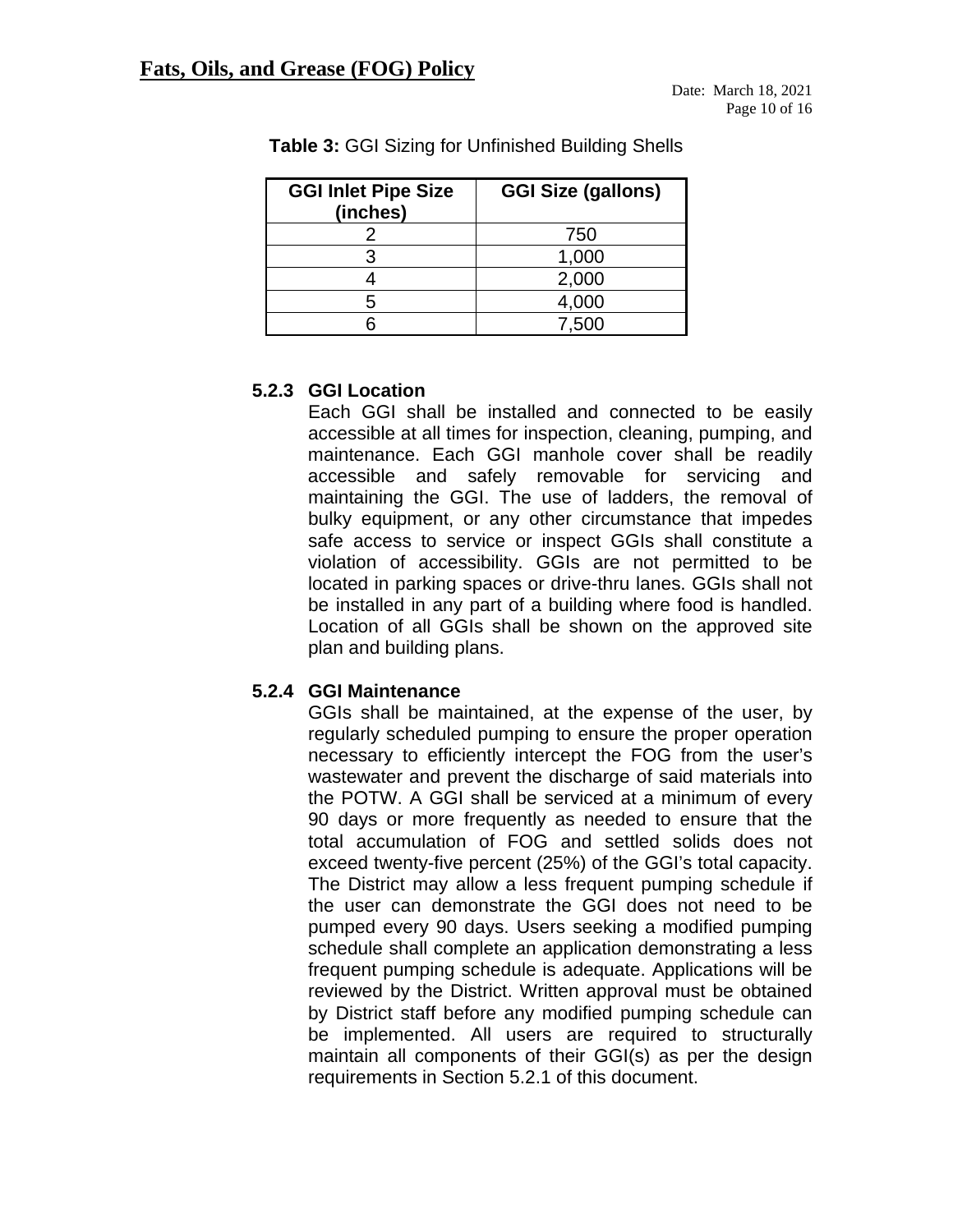Maintenance of GGI(s) shall be performed in a workman-like manner only by a business or professional normally engaged in the servicing of such plumbing fixtures. Users should ensure that companies used for the removal and transportation of grease waste are properly registered with the Colorado Department of Public Health and Environment. Partial removal of contents (i.e., removal of grease layer, oil layer or sludge layer) is prohibited. Contents removed from GGIs shall be hauled off-site and disposed of properly. Under no circumstances shall GGI contents be reintroduced to the sanitary sewer system. The User must take reasonable steps to assure that all waste is properly disposed of at a facility in accordance with federal, state and local regulations (i.e. through a certification by the hauler included on the waste manifest or trip ticket for each load). Users are responsible for the maintenance, servicing, and proper waste disposal and cannot abrogate this responsibility to a contractor, pumping service, or any other agent.

All records, receipts, and manifests of GGI maintenance, removal of GGI contents, and off-site hauling of FOG waste including waste grease bin (WGB) contents shall remain on the premises and accessible for review by the District at any time for a minimum of three (3) years. The District may require a user to submit copies of all records, receipts, and manifests of GGI and/or WGB maintenance, removal of GGI and/or WGB contents, and off-site hauling of FOG waste.

In the event a GGI is not properly maintained by the user, the District may authorize such maintenance work to be performed on behalf of the user. The costs of such maintenance shall be billed directly to the user and shall become part of the charges due and owing to the District and shall constitute a lien against the property until paid in full.

Biological treatment or enzyme treatment shall not be a substitute for the servicing of the GGI. Use of enzymes to emulsify FOG is prohibited. The direct addition of any enzyme, chemical, microbial agent to a GGI is prohibited.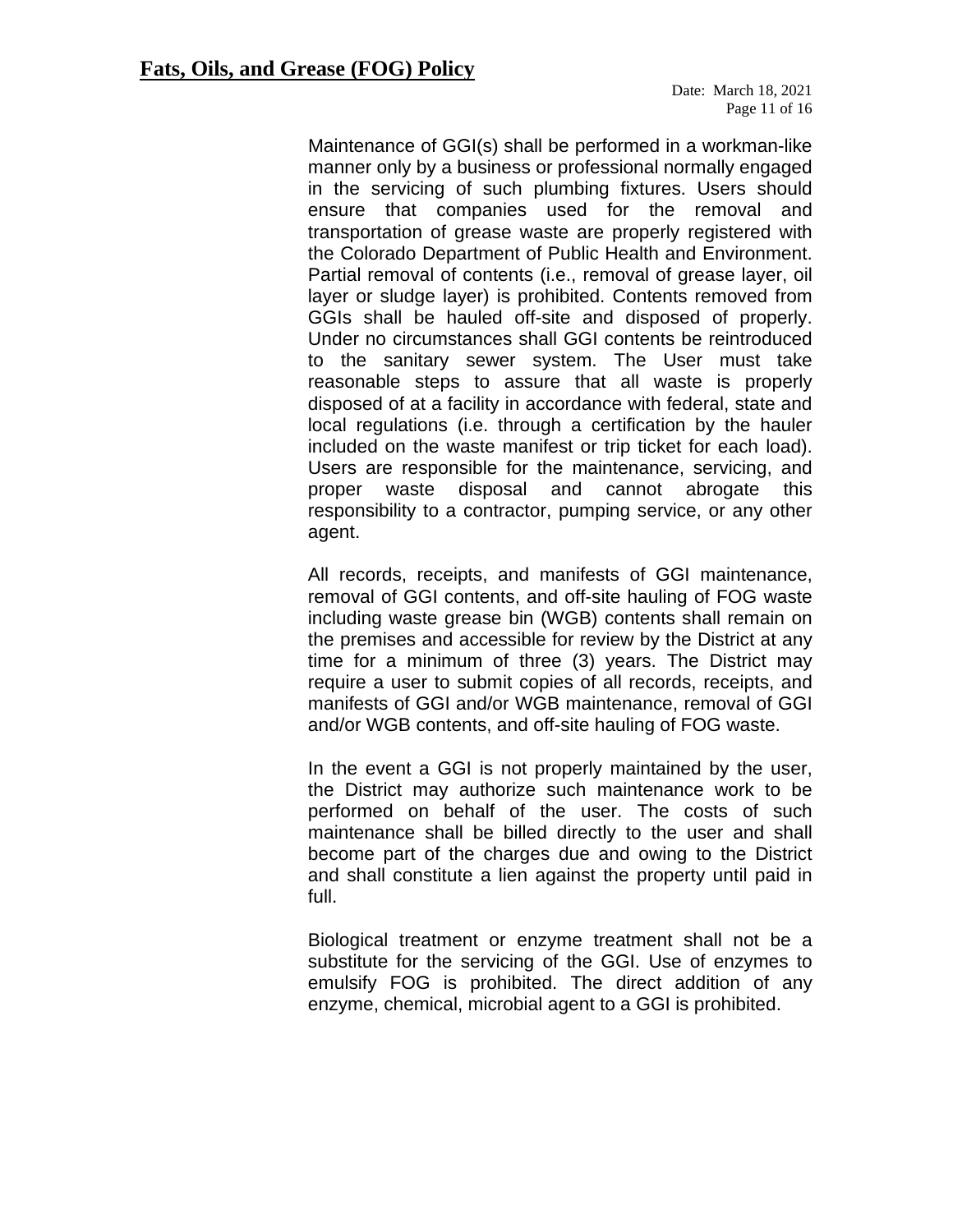#### <span id="page-11-0"></span>**5.2.5 GGI Closure**

The District may determine that a GGI is no longer necessary. This may occur when the wastewater flow through the interceptor is significantly lower due to changes in kitchen practices. A lack of flow through the GGI often causes the GGI to become septic producing noxious sulfide gases, serious odor problems, and other potential health and safety hazards. Inactive GGIs shall be closed by:

- The User must notify the District prior to closure of the GGI to allow for inspection;
- Complete removal of GGI contents (oil, grease, solids, water, etc.), - performed by a professional service company;
- Submittal and approval of plans or a narrative to the District detailing the proposed scope of work;
- Sealing of all floor drains and fixtures plumbed to the GGI (if capping of GGI inlet and outlet pipes is required), or the installation of a direct pipe connection from the inlet to the outlet;
- Filling of the empty GGI with an appropriate fill material such as sand, and
- Securing the opening(s) to the interceptor (e.g. cement, weld, etc.).

The District must receive plans or a narrative detailing the closure activity and written approval must be received by the user prior to beginning work. Inspections of closure activities may be required by the District prior to securing the opening of the GGI.

## <span id="page-11-1"></span>**5.2.6 Facilities with Existing GGIs**

Some facilities may have a GGI in place. An existing GGI may be undersized for a user according to the sizing requirements of Section 5.2. The District may approve a new user or a user who is required to submit plans for review under Section 5.1 to use the existing GGI if the District determines it can adequately protect the sanitary sewer from FOG. The existing GGI must have two chambers and be retrofitted to meet the requirements of Section 5.2.

## <span id="page-11-2"></span>**5.3 Hydro-mechanical Grease Interceptor (HGI) Requirements**

At the discretion of the District, certain facilities that do not have the potential to discharge excessive amounts of FOG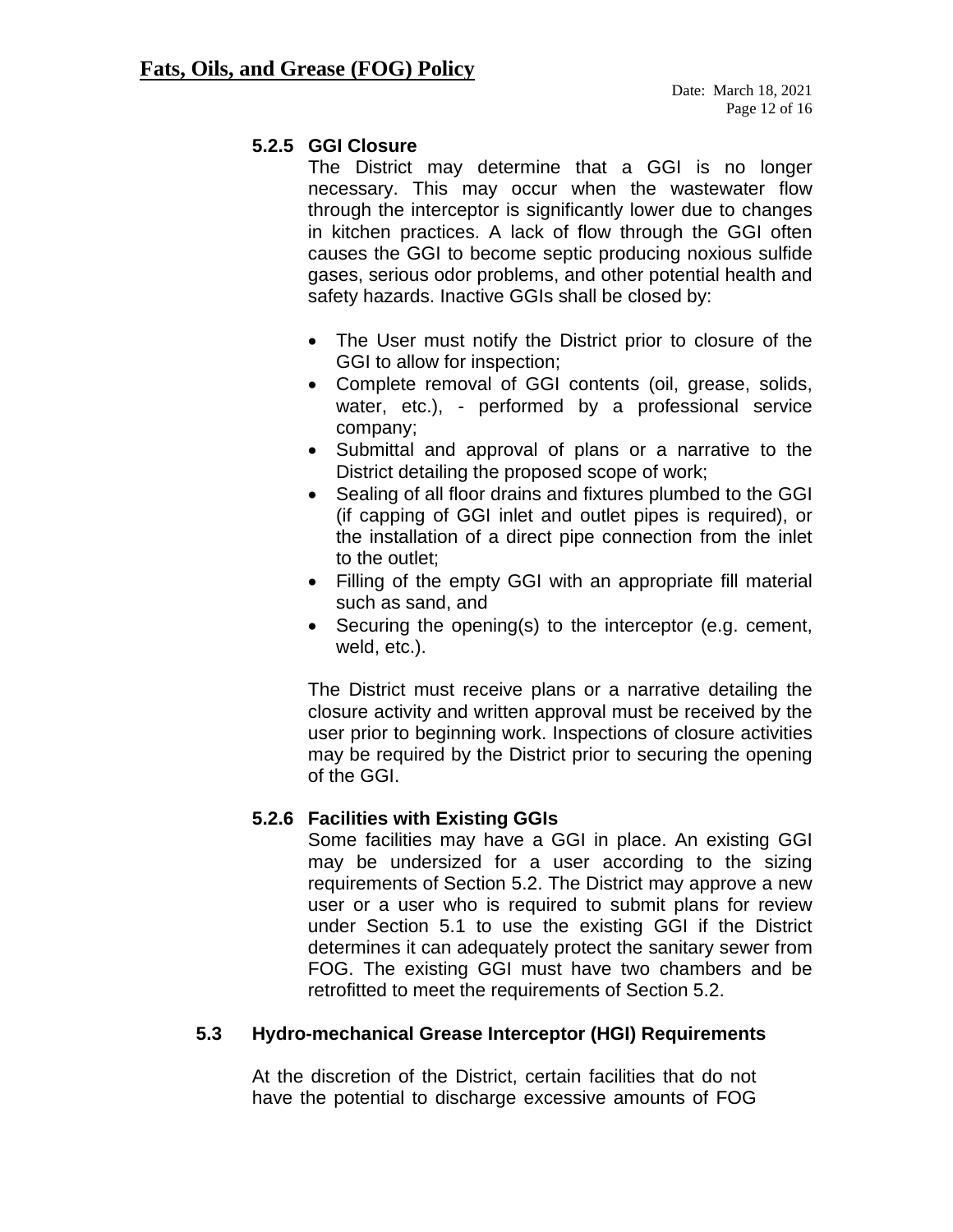shall be required to install an approved grease control device that meets the American Society of Mechanical Engineers (ASME) A112.14.3 standard in addition to establishing a schedule of BMPs. Food service establishments that may be considered for the installation of an approved HGI, in addition to establishing a schedule of BMPs, may include establishments such as small sandwich shops and small bakeries that do not use flatware, do not utilize an automatic dishwasher, and do not have a garbage disposal.

Sinks, plumbing fixtures in kitchens and other food service areas into which wastewater is likely to or has the potential to contain FOG must be connected to the HGI. Water closets, urinals, and other plumbing fixtures conveying human waste shall not drain into or through the HGI.

All HGIs and associated plumbing shall be installed by a licensed plumber or contractor. All HGIs must be certified to the ASME A112.14.3 standard. HGIs located outside and below-grade are required to be accessible by a traffic rated manhole cover(s). Manhole covers shall not be locked or otherwise fastened in place such that access is restricted. All plumbing shall be compatible with food service wastewater, such as PVC.

If a facility's discharge exceeds the City's limit for oil and grease or contributes to an excess build-up of FOG in the sanitary sewer line, the user may be required to install an appropriately sized GGI.

#### <span id="page-12-0"></span>**5.3.1 HGI Plan Review**

Plan reviews for the installation of an approved HGI shall comply with the requirements of Section 5.0. Sizing of an approved HGI shall be based on the manufacturer's recommendations and the best professional judgment of the District. The minimum allowable HGI design flow rate shall be 50 gallons per minute.

Each HGI shall be installed and connected to be easily accessible at all times for inspection, cleaning, pumping, and maintenance. Each HGI cover shall be readily accessible and easily and safely removable for servicing, maintenance, and inspection. Location of all HGIs shall be shown on the approved building plan.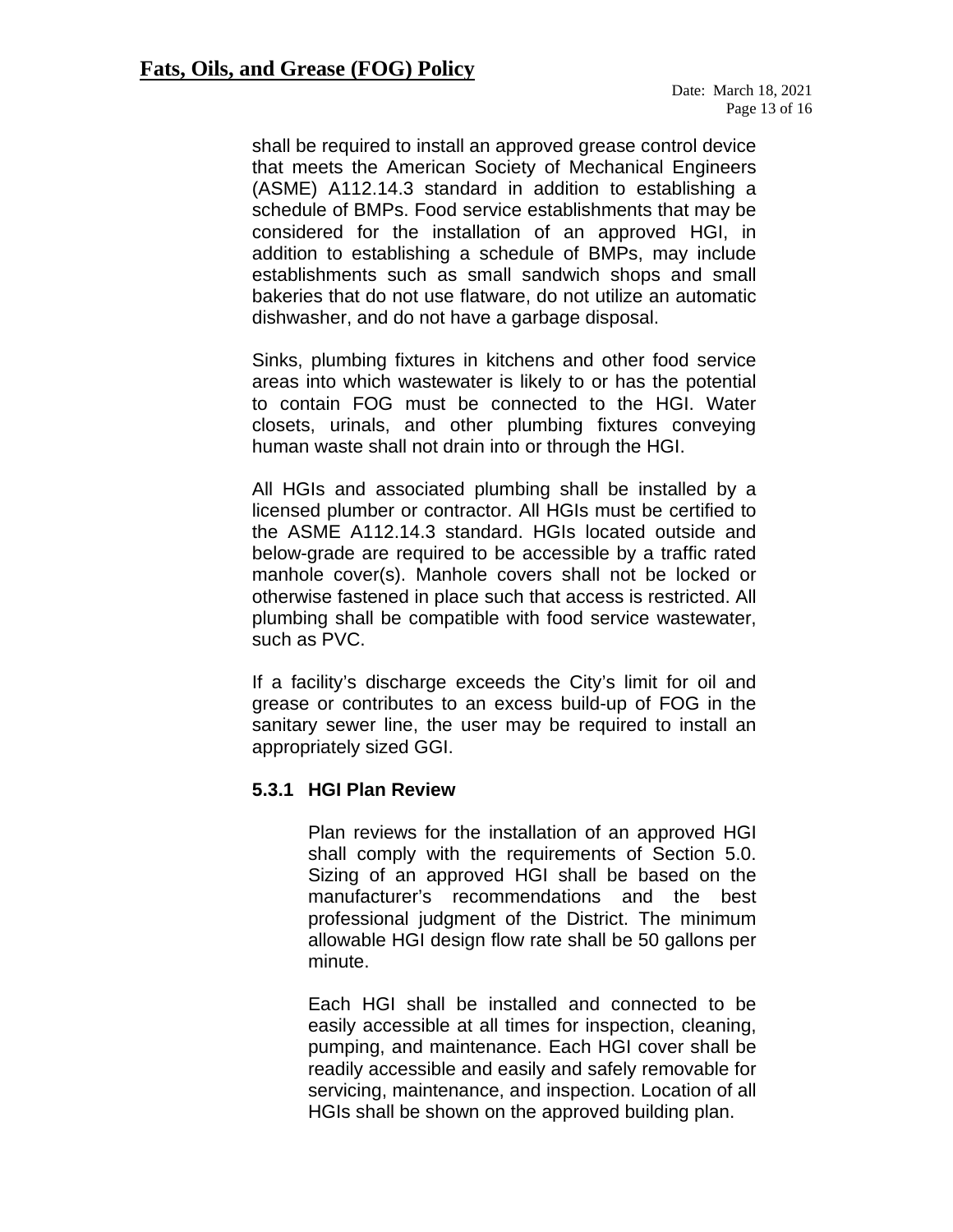#### <span id="page-13-0"></span>**5.3.2 HGI Maintenance**

 Approved HGIs must be cleaned, maintained and inspected on a schedule not to exceed every 90 days. HGI pumping must be completed by a registered grease waste hauler.

#### <span id="page-13-1"></span>**5.4 Best Management Practices (BMPs)**

The purpose of BMPs is to minimize the discharge of FOG into the sanitary sewer system. The following BMPs shall be implemented by non-domestic users to whom this policy applies. This includes but is not limited to employee training and kitchen practices that are essential in minimizing FOG discharges:

- **Installation of drain screens**. Drain screens shall be installed on all drainage pipes in food preparation areas. This includes kitchen sinks, floor drains and mop sinks. Drain screens shall be cleaned as needed.
- **Segregation and collection of waste cooking oil and grease.** All waste cooking oil and grease shall be collected, segregated and stored properly in waste grease bins (WGBs) or similar devices. WGBs shall be maintained to ensure that they do not leak and are weather-tight. WGBs shall have a cover or lid which is to remain in place at all times when the WGB is not being used. WGBs shall be located in an area that is clean and easily accessible. WGBs shall be pumped before they are 90% full by a licensed waste hauler or an approved recycler.
- **Disposal of food waste.** Food wastes shall be disposed of directly into the trash or garbage and not down the drain.
- **Employee training.** Employee training shall be provided as part of the normal orientation process and annually thereafter, and include, at a minimum, the following subjects:
	- o How to scrape excess food into the garbage and "dry wipe" pots, pans, dishware and work areas before washing to remove grease,
	- o The location, use, and disposal of absorption products to clean any spills under fryer baskets and other locations where grease may be spilled or dripped,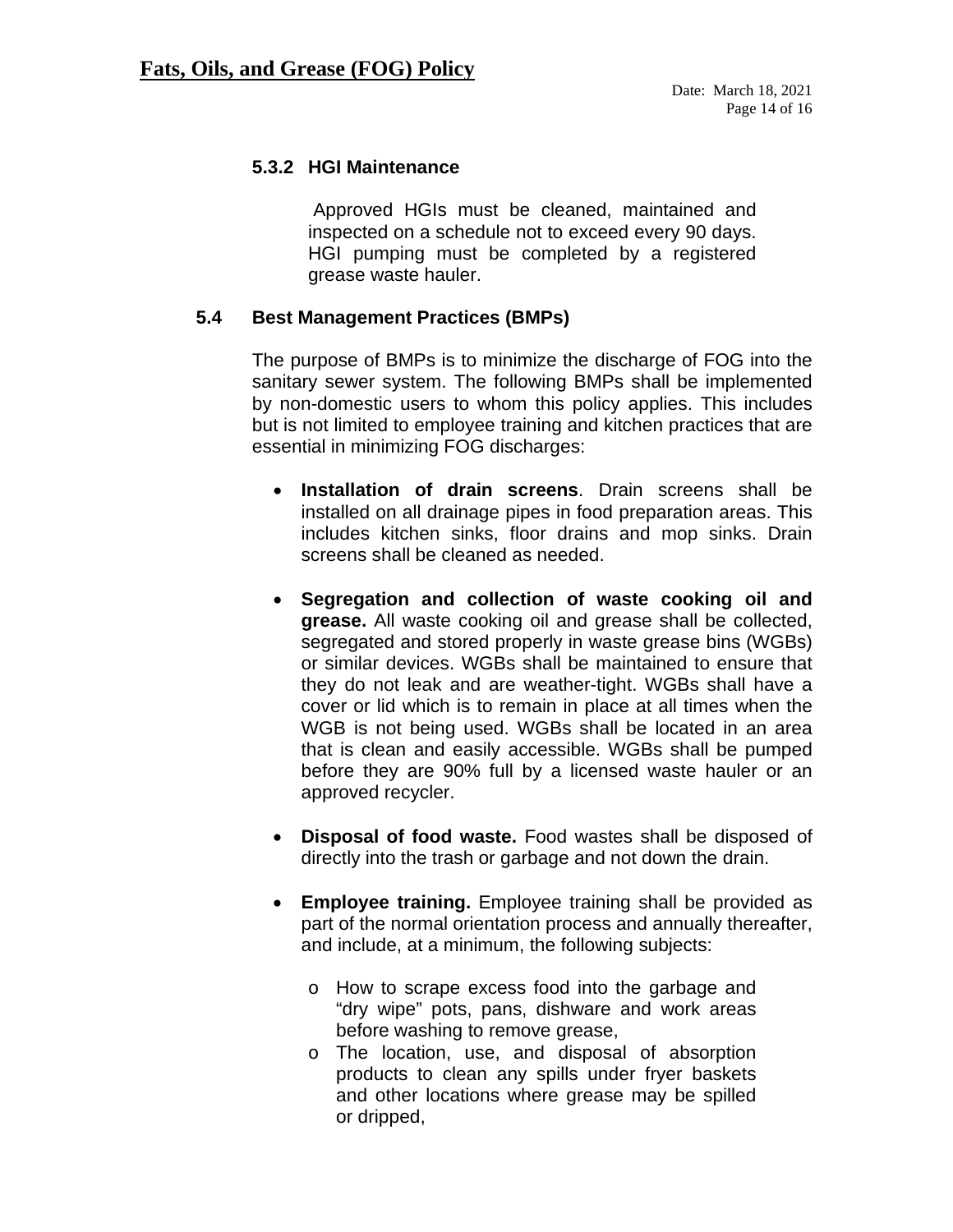- o How to properly dispose of grease or oils from cooking equipment into a grease receptacle without spilling,
- o The need for and cleaning of drain screens, and
- o Proper clean-up techniques of liquid products or other chemical spills, if safe to do so.

Training shall be documented and employee signatures retained indicating each employee's attendance and understanding of the practices reviewed. Training records shall be made available for review at any time by the District.

• **Kitchen signage.** Signs shall be posted above all sinks prohibiting the discharge of oil, grease, and food waste down the drains.

#### <span id="page-14-0"></span>**5.5 Spill Prevention**

All users are required to have measures in place to control unwanted discharge to the sanitary sewer. Chemicals, cooking oils, and other liquid products must be stored away from drains or within a containment to reduce the potential for spills reaching the sanitary sewer and/or storm drainage system.

## <span id="page-14-1"></span>**6.0 Enforcement**

The District has the authority to enforce Pretreatment requirements both criminally and civilly as determined in the District Rules and Regulations. Upon inspection of a user's GGI and/or BMPs, the user will be given a copy of the inspection form. The inspection form will contain the inspection results and will indicate the deadline for any corrections if necessary.

Required time frames for violations are as follows:

- Repairs to grease removal device must be completed within fifteen (15) calendar days;
- Pumping requirements must be completed within five (5) calendar days;
- Missing drain screens and WGBs must be replaced within ten (10) calendar days;
- Spills or leaks around WGBs shall be cleaned-up within 24 hours;
- Missing kitchen signage must be immediately replaced; Violations involving improper employee BMP adherence shall require retraining of the employee and documentation of such training to be